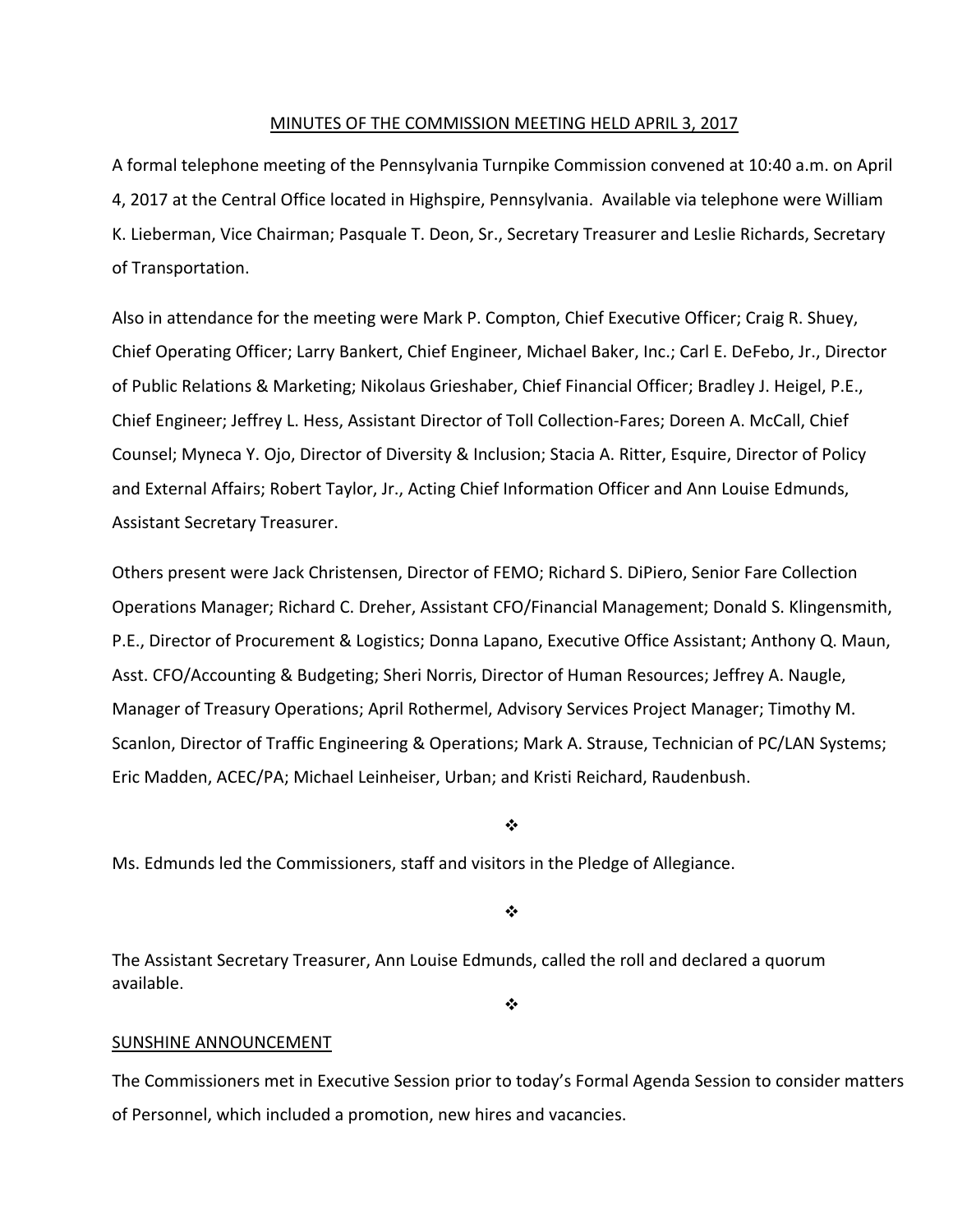MINUTES OF THE MEETING‐APRIL 3, 2017 **2** | Page

The Commissioners also discussed Docket No. 2013 cv 2187, and engaged in non-deliberative informational discussions regarding various actions and matters, which have been approved at previous public meetings.

 $\ddot{\bullet}$ 

# PUBLIC COMMENT

Ms. Edmunds: The public is welcome at this time to address the Commission regarding items listed on the Agenda or other items not listed on the Agenda that are within the Commission's authority or control.

In order to conduct an orderly and effective meeting, all persons wishing to address the Commission should have signed in a requested time to speak. If you have not done so, you are invited to do so at this time.

There were no requests to address the Commission.

 $\bullet^{\bullet}_{\bullet} \bullet$ 

## MINUTES OF THE MEETING

Motion‐That the Minutes of the meeting held March 21, 2017 be approved and filed as submitted ‐ were made by Commissioner Deon, seconded by Commissioner Richards, and passed unanimously.

 $\cdot$ 

## COMMUNICATIONS

Motion‐That the Commission approves the memo received from the Chief Counsel–was made by Commissioner Deon, seconded by Commissioner Richards, and passed unanimously.

 $\frac{1}{2}$ 

## PERSONNEL

Motion‐That the Commission approves the Personnel as submitted‐was made by Commissioner Deon, seconded by Commissioner Richards, and passed unanimously.

❖

# UNFINISHED BUSINESS No unfinished business to discuss.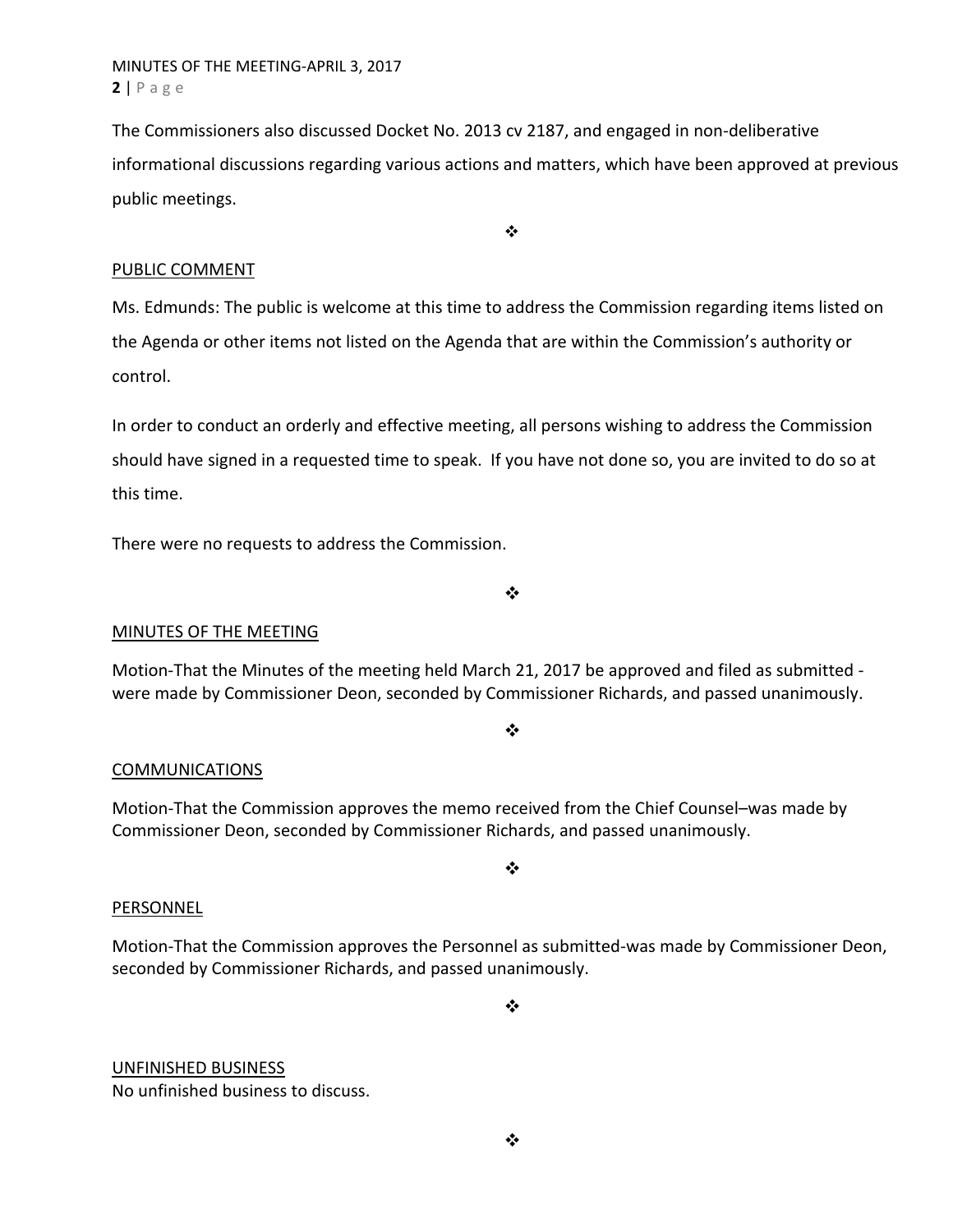## MINUTES OF THE MEETING‐APRIL 3, 2017 **3** | Page

# NEW BUSINESS CHANGE ORDER/FINAL PAYMENT

Motion‐That the Commission approves Change Order #4 and Final Payment for Contract #S‐ 006.00X002‐3‐05 for wetland mitigation for the Southern Beltway, Section 55W with Cast & Baker Corporation, for a decrease of \$17,016.15 to balance items to actual work completed and enhancements to wildlife habitats as requested by the D.E.P.; for a final contract value of \$978,742.27 and final amount due to the contractor of \$34,626.48‐was made by Commissioner Deon, seconded by Commissioner Richards, and passed unanimously.

### $\cdot$

# AGREEMENTS

Motion‐That the Commission approves the negotiation and execution of the Agreements for the items listed in memos "a" through "h":

- a. Interagency Contribution Agreement with the Pennsylvania Department of Transportation (PennDOT) for PennDOT to contribute funds for the toll plaza construction modifications on Toll 66 (Greensburg Bypass) to accommodate super load vehicles; PennDOT will reimburse the Commission up to \$1,100,000.00;
- b. Agreement with Master Lock Safety Solutions to provide a safety speaker as part of the Commission's ongoing efforts to reduce employee injuries; at a not‐to‐exceed amount of \$30,000.00;
- c. Reimbursement Agreement with Equitrans LP to reimburse Equitrans the cost for the engineering and utility relocation work necessary for construction of the Southern Beltway, Section 55‐C2‐1; at a not‐to‐exceed amount of \$252,335.10;
- d. Oil and Gas Division Order with Burnett Oil Co. for Burnett to pay the Commission gas and oil royalties on Commission owned property in Fayette County; and accept payment of \$4,544.75 representing oil and gas royalties from October 17, 2013 to present;
- e. Reimbursement Agreement with the New Jersey Turnpike Authority (NJTA) to reimburse NJTA 50% of the emergency repair cost to the Delaware River Bridge; at an estimated cost to the Commission of \$7,500,000.00;
- f. Intergovernmental Cooperative Agreement with the Pennsylvania Department of Transportation (PennDOT) to set forth respective duties and obligations to enforce the provisions of Section 1380 of the Vehicle Code relating to collection and disposition of tolls and other revenue, and unpaid tolls or administrative fees;
- g. Reimbursement Agreement with CSX Transportation, Inc. to reimburse CSX the cost for flagging and protective services necessary for the replacement of Bridge WB-211 at MP 13.21; at a not-toexceed amount of \$1,751,486.25;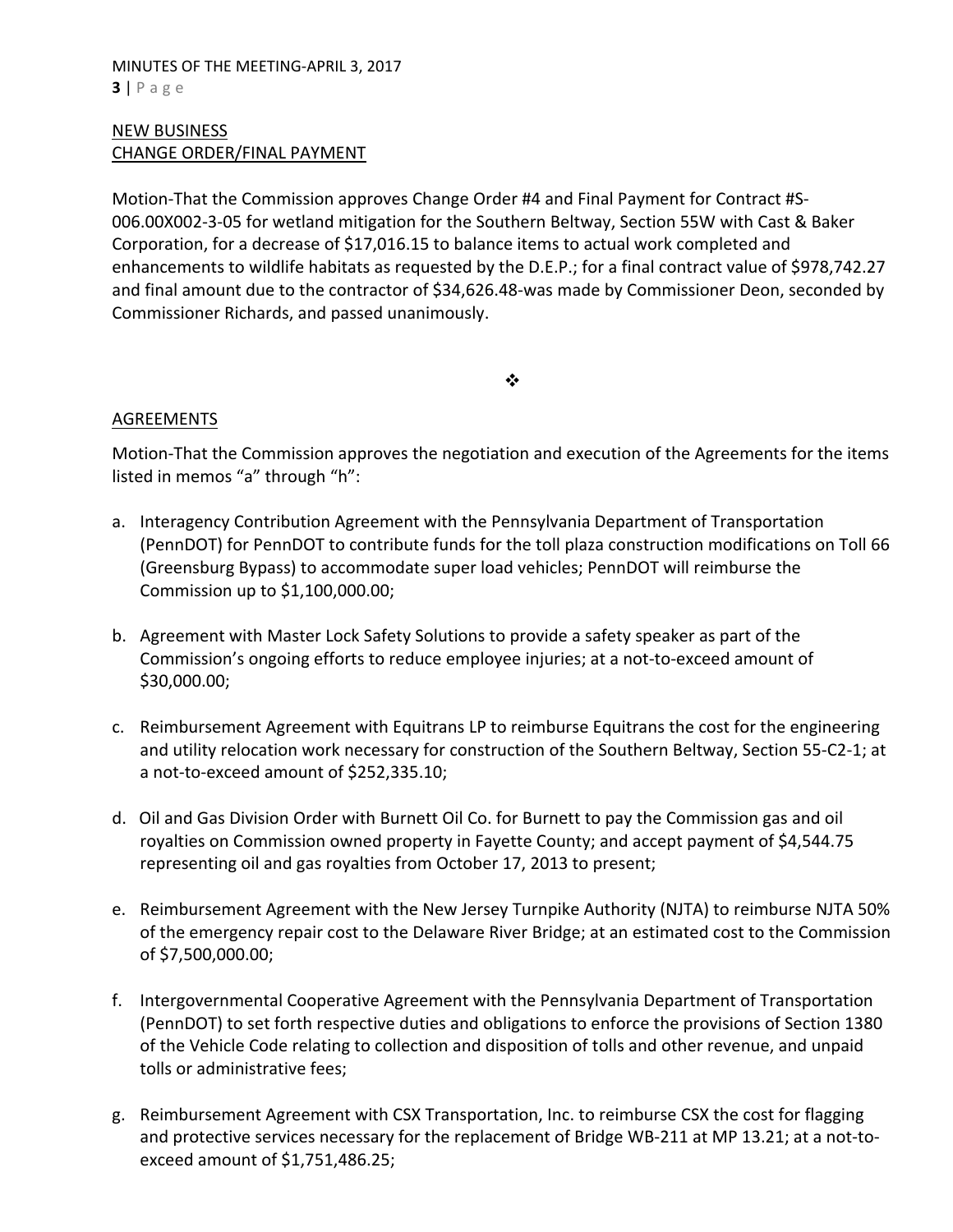h. Memorandum of Understanding with AT&T Corporation to identify the areas where AT&T easements will remain in place, the areas where the Commission will provide required substitute right‐of‐way for AT&T, and will identify other obligations between both parties as necessary for the total reconstruction project from MP A31.00 to MP A38.00.

‐was made by Commissioner Deon, seconded by Commissioners Richards, and passed unanimously.

 $\frac{1}{2}$ 

# RIGHT‐OF‐WAY REQUESTS

Motion-That the Commission approves the Right-of-Way Request for the items listed in memos "a" through "f":

- a. Acquisition of Right‐of‐Way #17984 (Gloria J. Spagiare), a partial take parcel necessary for construction of the Southern Beltway, Rt. 22 to I‐79, by authorizing payment of \$42,718.70 representing fair market value and pro‐rated taxes to Gloria J. Spagiare, payment of \$1,600.00 representing Section 710 damages for appraisal fees to Audas & Associates, Inc., payment of \$2,400.00 representing Section 710 damages for attorney fees to Papernick & Gefsky, LLC; authorize the appropriate Commission officials to execute the Agreement of Sale and other documents that may be required for closing; authorize the payment of additional statutory damages as calculated by the Right‐of‐Way Administrator and approved by the Chief Counsel; and payment of damages to the property owner is contingent upon her delivery of a deed prepared by the Legal Department;
- b. Acquisition of Right‐of‐Way #3316‐A (Norfolk Southern Railway Company), a partial take parcel necessary for the replacement of the bridge at MP 228.54 by authorizing payment of \$71,900.00 representing fair market value to Norfolk Southern Railway Company; authorize the appropriate Commission officials to execute the Agreement of Sale and other documents that might be required for closing; authorize the payment of additional statutory damages as calculated by the Right of Way Administrator and approved by the Chief Counsel; and payment of fair market value to the property owner is contingent upon the delivery of a deed as prepared by the Legal Department;
- c. Acquisition of Right‐of‐Way #1500‐E1‐05 (Albert A. Raspotnik‐owner and Lamar Advantage GP Company, LLC‐tenant), a partial take parcel necessary for the replacement of Bridge WB‐500 at MP 59.58 by authorizing payment of \$35,000.00 representing the value in place for the acquired outdoor advertising device to Lamar Advantage GP Company, LLC; authorize the appropriate Commission officials to execute the Settlement Agreement and other documents that may be required for closing; authorize the payment of additional statutory damages as calculated by the Right‐of‐Way Administrator and approved by the Chief Counsel;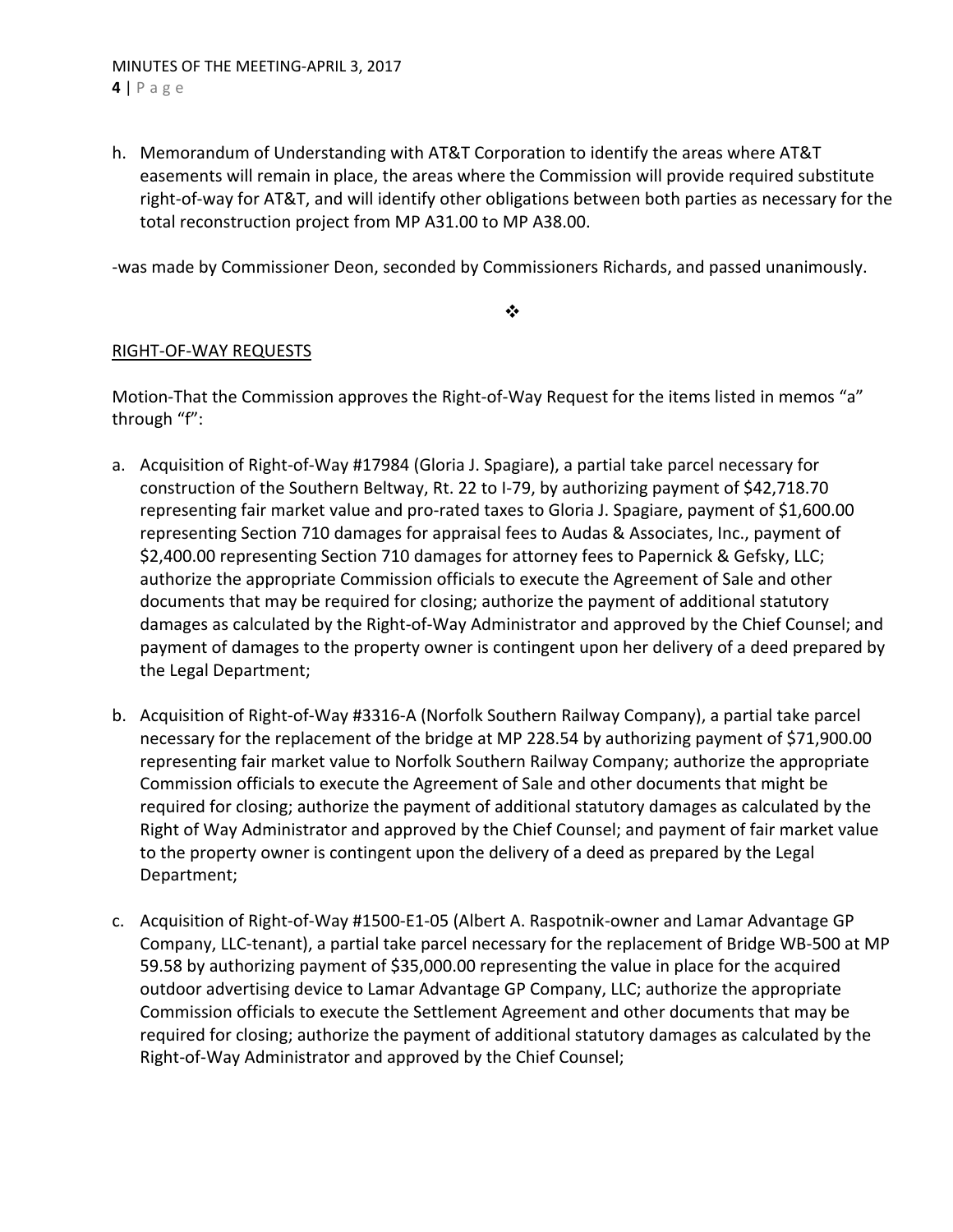# MINUTES OF THE MEETING‐APRIL 3, 2017

- **5** | Page
- d. Acquisition of Right‐of‐Way #17730 (Montour Trail Council), a partial take parcel necessary for construction of the Southern Beltway, Rt. 22 to I‐79, by authorizing payment of \$12,675.50 representing fair market value and recording fees to Coon & Company, escrow agent; authorize the appropriate Commission officials to execute the Agreement of Sale and other documents that may be required for closing; authorize the payment of additional statutory damages as calculated by the Right‐of‐Way Administrator and approved by the Chief Counsel; and payment of damages to the property owner is contingent upon its delivery of a deed prepared by the Legal Department;
- e. Acquisition of Right‐of‐Way #1092‐E (Charles A. Fochtman, William F. Fochtman and Wayne R. Fochtman, t/d/b/a Fochtman Brothers), a partial take parcel necessary for the total reconstruction project from MP 128.00 to MP 134.00 by authorizing payment of \$636.83 to Charles A. Fochtman, payment of \$636.83 to William F. Fochtman, payment of \$636.84 to Wayne R. Fochtman representing fair market value and pro-rated taxes; authorize the appropriate Commission officials to execute the Agreement of Sale and other documents that may be required for closing; authorize the payment of additional statutory damages as calculated by the Right‐of‐Way Administrator and approved by the Chief Counsel; and payment of damages to the property owners is contingent upon their delivery of a deed prepared by the Legal Department;
- f. Acquisition of Right-of-Way #17754-1 (Mildred Gilbert-owner and Bozic Communications, Inc.tenant), a total take parcel necessary for construction of the Southern Beltway, Rt. 22 to I‐79 by authorizing payment of \$22,024.00 representing business dislocation damages to Bozic Communications, Inc.; authorize the appropriate Commission officials to execute the Settlement Agreement and other documents that may be required for closing; and to authorize the payment of additional statutory damages as calculated by the Right‐of‐Way Administrator and approved by the Chief Counsel.

‐was made by Commissioner Deon, seconded by Commissioner Richards, and passed unanimously.

### $\bullet^{\bullet}_{\bullet} \bullet$

## ADVERTISING

Motion‐That the Commission approves advertising for quality assurance construction project documentation auditing services ‐was made by Commissioner Deon, seconded by Commissioner Richards and passed unanimously.

## ❖

# PURCHASE ORDERS

Motion‐That the Commission approves the Award of Bids and the Issuance of Purchase Orders for the items listed in memos "a" through "g":

a. Microsoft Enterprise Client Access software licenses for 2017 annual true‐up, utilizing the Commonwealth's contract with Dell Marketing, LP; at a total award of \$267,473.64;